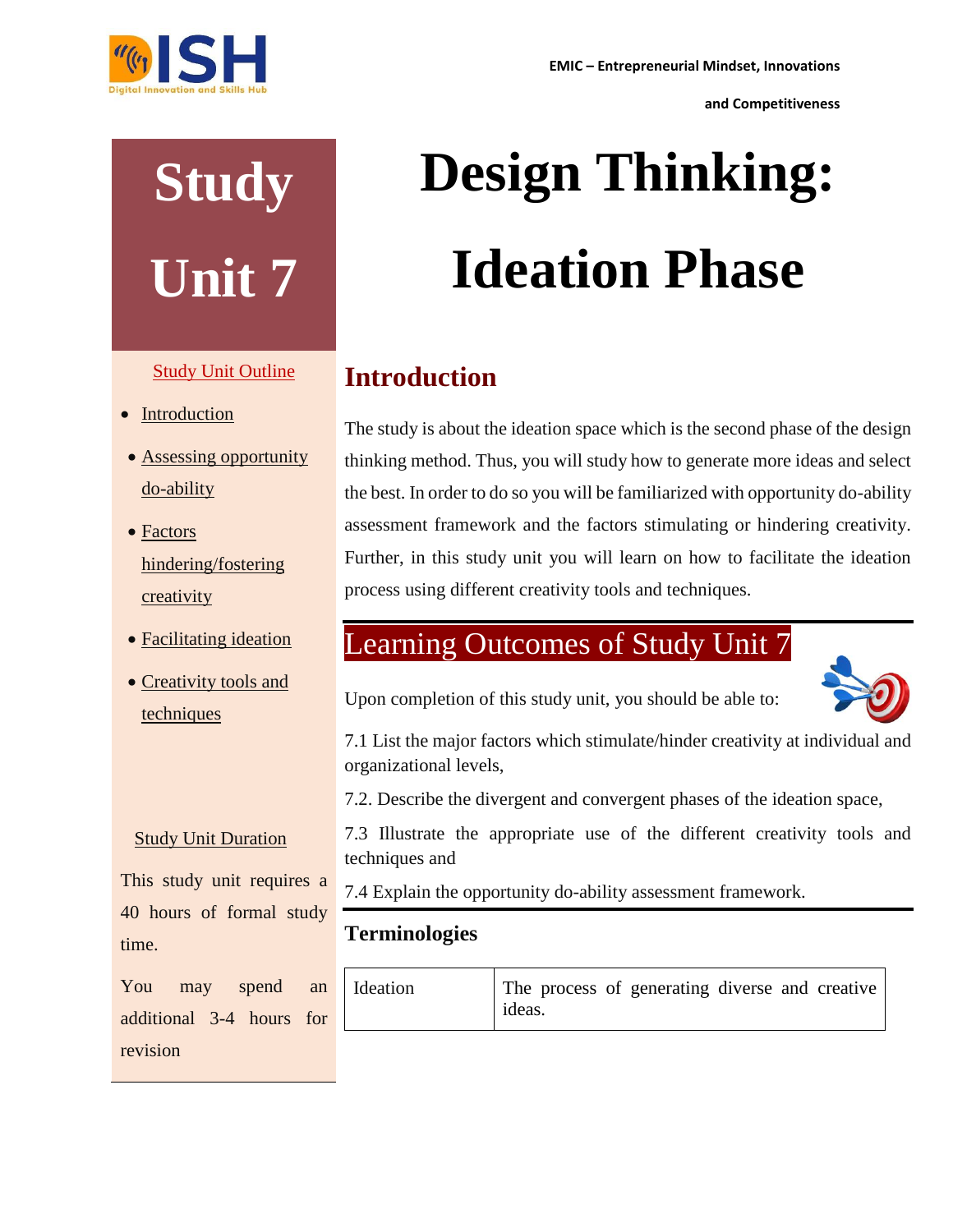

### **7.1 Design Thinking: The Ideation Space**

In the previous sections, we discussed the factors that hold people back from becoming an entrepreneur. One among those factors is that people think they don't have a good idea. They have not yet found the right opportunity and they constantly look for the formula to get the good idea. However, you already know, from the previous session, that entrepreneurial opportunities are not necessarily out there, just waiting to be found. You have learned that sources of innovation are not only the technological innovations from Universities and R&D labs. More often, entrepreneurial opportunities come from within ourselves. They are based on the things we like and the things we don't like, things we wish we had, things we would like to get rid off and things we and people in our network care about. This is not to say that inventions and finding opportunities out there does not matter in the beginning or at some stages of the entrepreneurial process. But, whatever we come across out there, entrepreneurial opportunities are created by how and why individuals act on the things they come across. Many successful businesses initially departed from very minor ideas. Where you are taking them in the long run depends on what interests and drives you. You can create opportunities and transform them.

What should you do if you want to become an entrepreneur after this course? May be ideas will come to your mind while taking this course or during the interaction with your friends/ partners. Entrepreneurship in its early stage is very much like playing scrabble. There is a word there and you add a letter and you get credit for the whole work. If you want to get started, start now. There is no need to wait for the great idea that might never come. Many successful entrepreneurs started with simple problems which they could see an implementable solutions or what they thought was simply fun and worth doing.

In general, remember that in the beginning it is about getting started and being enthusiastic about it. Mary Kay Ash, founder of Ash cosmetics in the 1960 had a similar opinion on this topic. She did not only found a successful company selling cosmetics for direct sell to people in their homes but she also introduced the business model that enabled many women back then and today to earn their own money.

*"A mediocre idea that generates enthusiasm will go further than a great idea that inspires no one." Mary Kay Ash*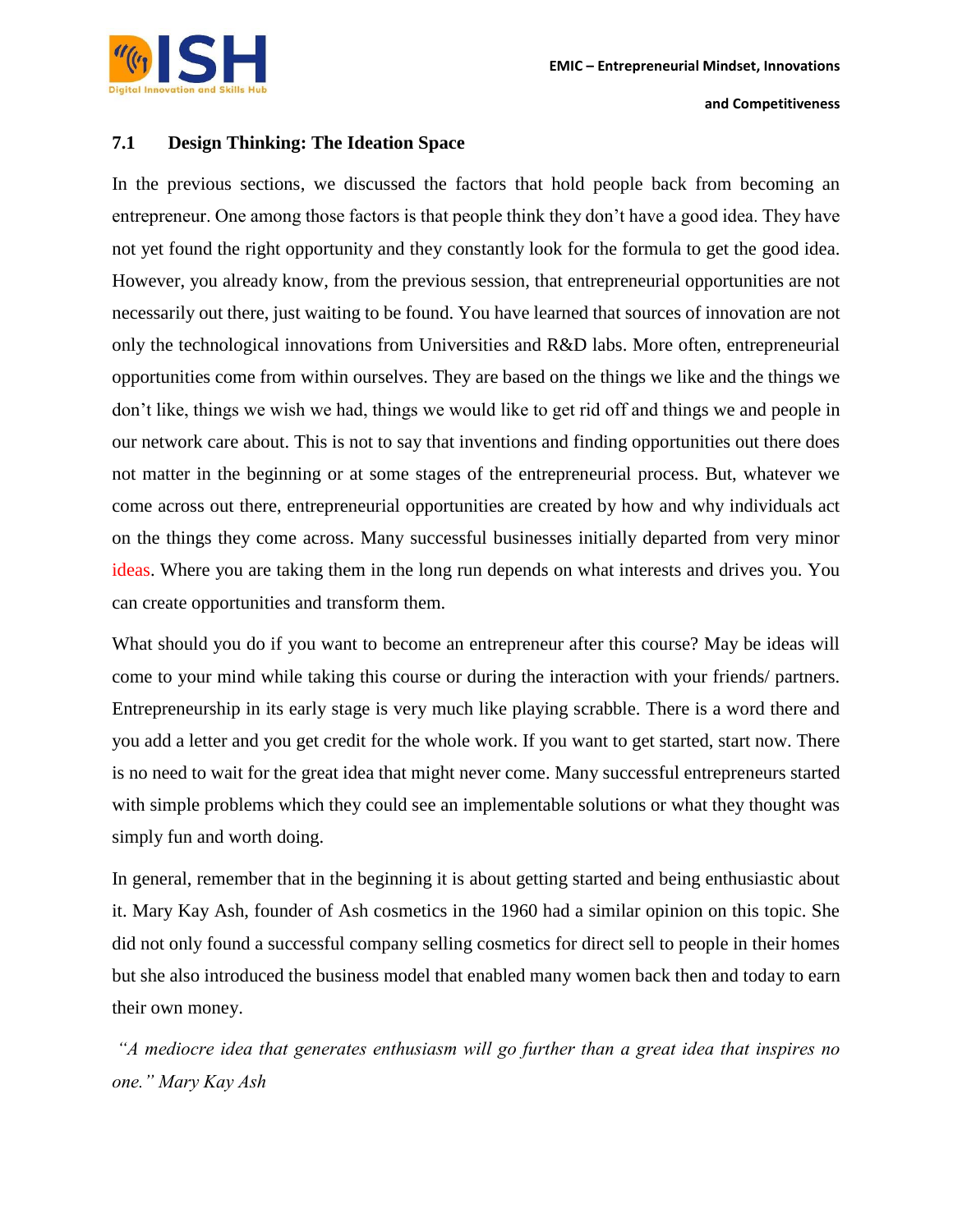# **7.1.1 Assessing Opportunity Do-ability**

So far, we discussed about getting started. If there is no road map and we don't know the final outcome, it is highly likely that we will be lost along the road. Hence, we will discuss more about this in the upcoming sections. For now, let's have a look at assessing opportunity do-ability framework. It is a simple framework consisting of four key concepts to consider on your way to transforming and developing your initial idea. The first two elements concern external factors like technology and the market environment. The last two factors are internal and include you. They depend on your personal circumstances and motivations. First of all think about whether your idea is doable that is the technology is available or could be made available. Are there similar products already out there? Are there any road blocks from the government? For example, if this is illegal what you want to do then you might have to take a different road, then address the value in the market. Is it worth doing in terms of the initial fund required? Would you invest your own money in it?

Second, look at the personal level in terms of feasibility for yourself. Do you think you can do it? What is it going to take and are you willing to invest time and disappointments? What are your own strength and weaknesses? Who do you need to make it work? Then, think about the personal value for you. Do you really want to continue on that journey? What do you really want to do it? What are you going to get out of this? And why are you doing it?

In general, this framework can be considered as a checklist. However, it should not be override. It does not matter how good your checklist looks like. An idea is not a good idea before you implement it and the best way to start is to find somebody who is willing to support it in one way or the other.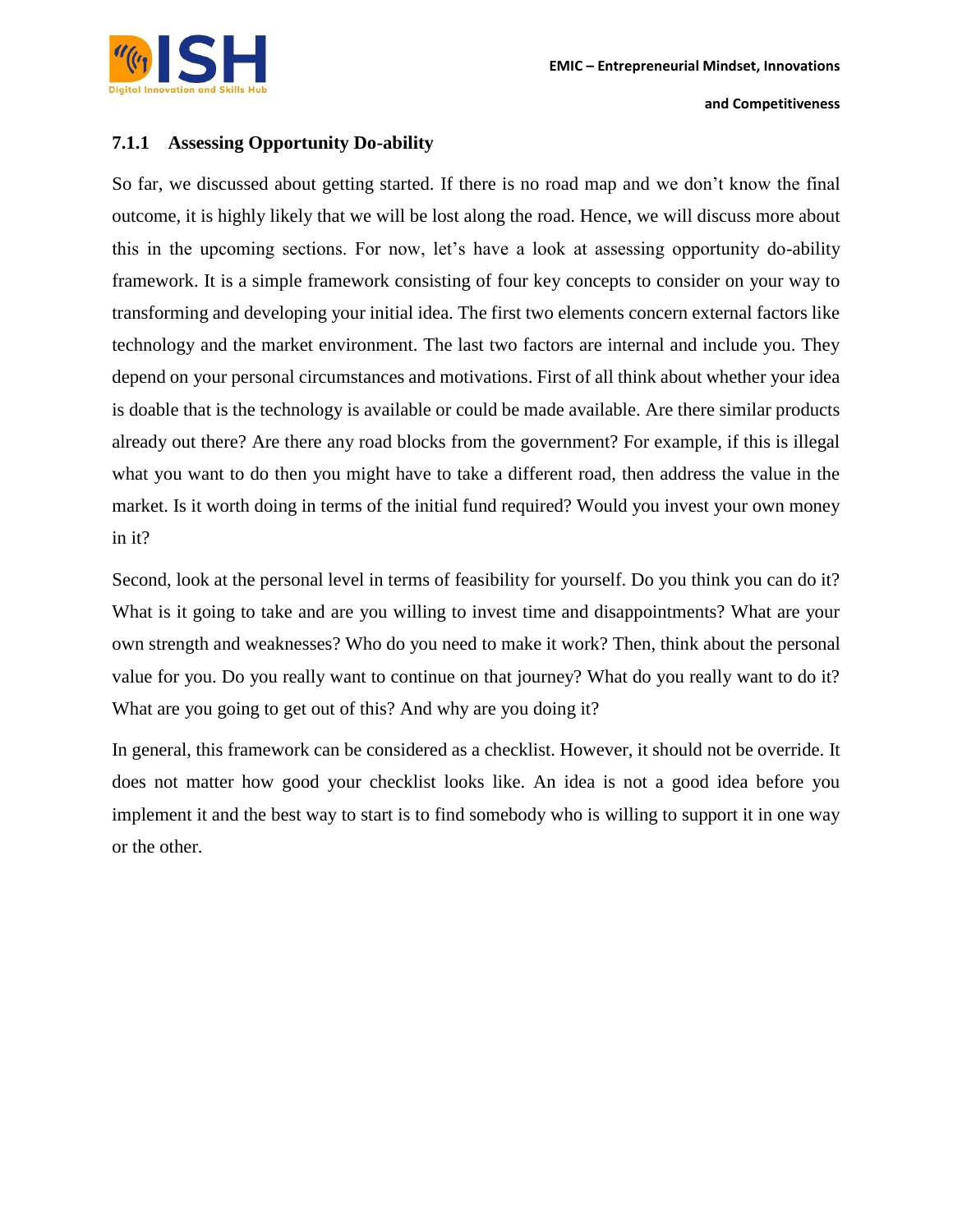

Source: Read et al (2011)

Now, we will look on how design thinking and the ideation space links to the entrepreneurial process and entrepreneurial opportunities. Design thinking is important for entrepreneurs because much in business is about designing the product, the processes and the business itself. Design thinking reflects the entrepreneurial process in a way that there is uncertainty about the outcome and the processes are usually nonlinear and iterative. By starting with what you know and you have, for example the constraints, you can iteratively come up with the next best solution even though it will not be the ultimate perfect one. Before you take your idea to a large scale getting feedback, new inspirations and improved solutions would always lead to go beyond the incremental idea. However, it does not mean that you cannot start with one and then work on your way towards something more radical by cycling back and forth through the design thinking process. As discussed in the first section of this chapter, creativity and knowledge are the prerequisites for invention and innovation. The inception for every knowledge, invention, and innovation is an idea and novel ideas emerge from the creativity process. The following section will, thus, discuss about the creativity tools, techniques and how to facilitate the creativity process which will help you to come up with innovative ideas.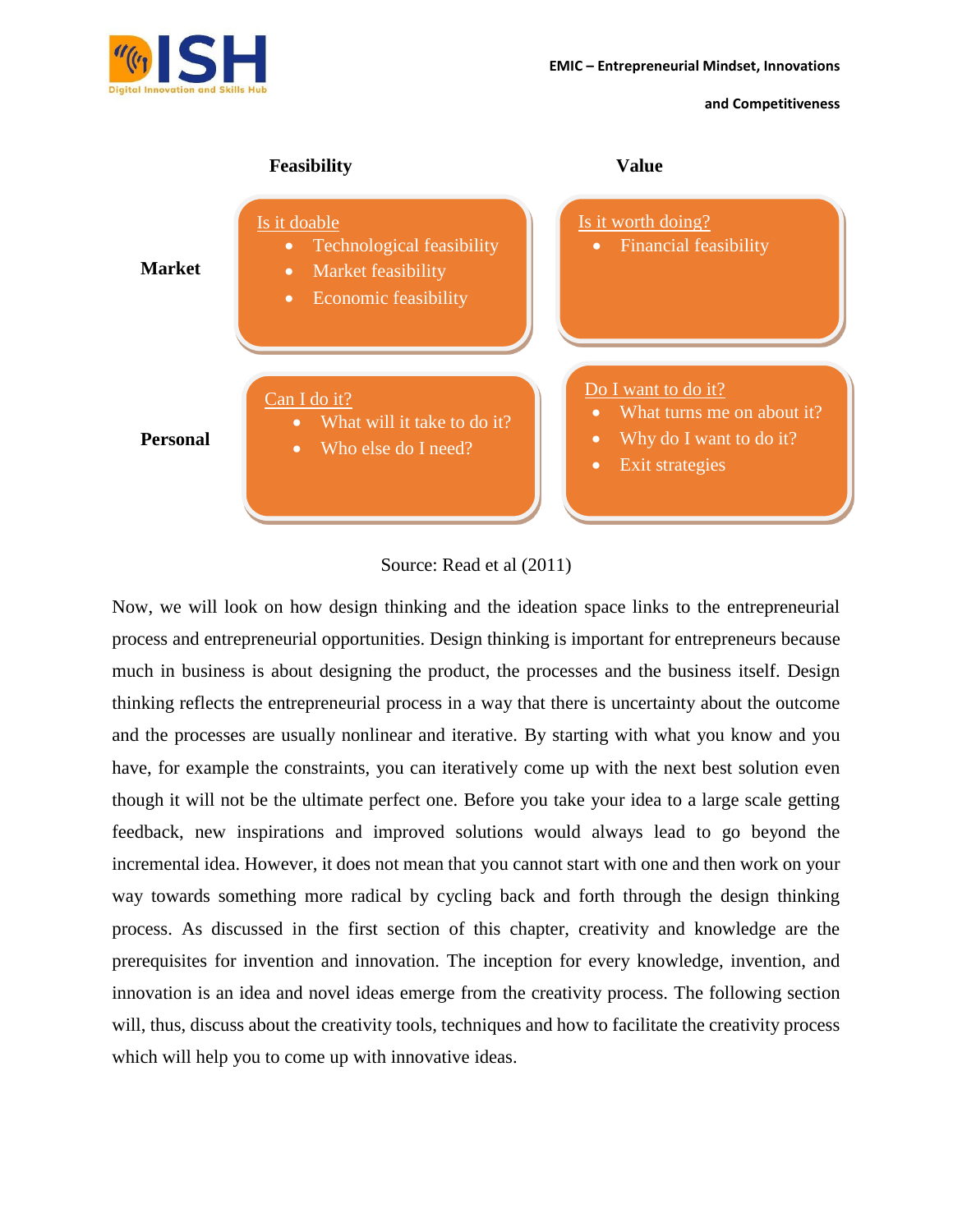# **7.1.2 Factors Hindering/Fostering Creativity**

This is the second part of the idea generation space. Previously, we have seen that many people are good at becoming with good ideas. But, finding out whether these ideas themselves make a good business opportunity depends on implementing it in a creative way. Remember, creativity and innovation are not the same. Creativity drives innovation and knowledge is the bases for creativity and innovation. Creativity does become one central element for entrepreneurship and innovation. It is about the ability to generate ideas and further develops them.

What stimulates creativity and why are we not more creative? First of all, creativity is part of our evolution and problem solving approaches. History of human evolution has shown that human beings are actually pretty good at coming up with new ideas. However, approaching problems in a logical and analytical way focusing on what is and what we have and what could be done blocks creativity. While this approach is necessary and this led to many advances for our society; it sometimes oppresses the creative problem solving approach. Let's have a look at some facts that drive and impede creative problem solving approach.

First, research has shown that creativity is often driven by thinking outside of the box. Similarly, creativity is often associated with using both the right and the left sides of our brain. At the same time, creativity is often driven by time and necessity; for example, when there is a need to come up with a better solution. Creativity also depends on the environment we are in. The creative process is embedded on individuals, in groups and in interactions with other people. Organizational culture can drive creativity if there is a stimulating and supportive environment that is based on trust and empowerment. If we look at the factors that block creativity, we can again start at the individual level. Creativity is often blocked by negative self-talk. People tell themselves that they are not the creative one and then creativity is left to those who can draw in a nice way. Furthermore, creativity is often blocked by too much reliance on past experience and expertise which can make it difficult to think out of the box.

If we again look at the organizational level, many things that block creativity are embedded in our interactions with other people. Organizational culture which is very much risk averse in a sense of not leaving any room for testing out new ideas will block creativity in the long run. At the same time, zero tolerance for failure, no room for experimentation as time is money, and group pressure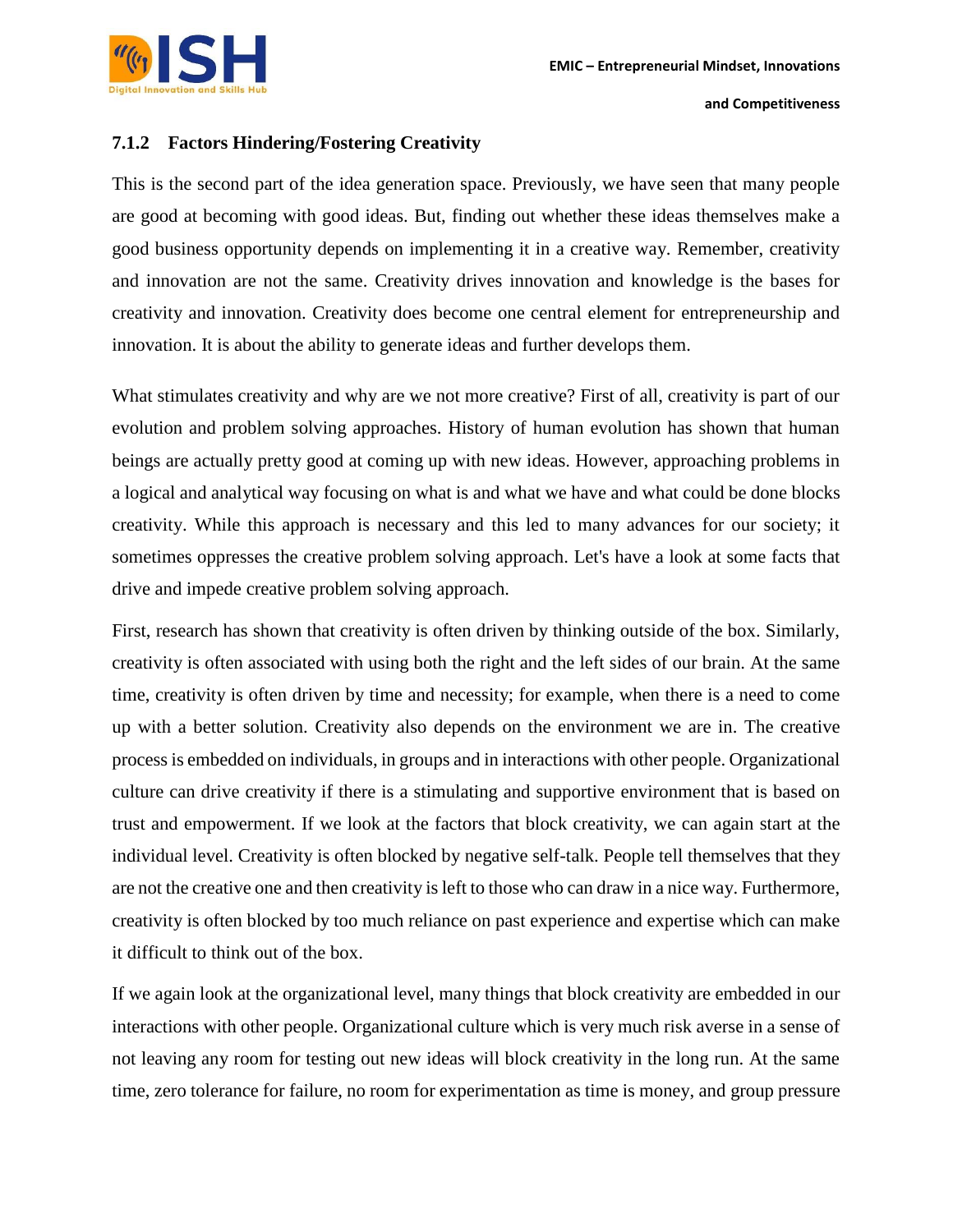

block creativity. In general, these are the most important factors that facilitate and block creativity. You can see that much of it depends on the organizational culture in which individuals are imbedded in. That is why many organizations today are trying to create more creativity supportive environment.

Now, we will see one of the factors that blocks creativity in more detail. Let's start with a little experiment and soon you will know which factor it addresses. In the 1945, Kern Muncker started a series of experiments he called ''candle experiment''. He asked people the following questions. How would you mount a candle on a wall, in such a way that it can be lighted safely and does not drip by only having matches, a box of nails, and the candle available as your equipment? Here is the best solution. You simply empty the box of nails. Put the candle inside, use the nails to fix the box against the wall and use the matches to light. It sounds simple, but what most people did, who were taking part in the experiment, was that they did not come up with this solution. Instead, they were trying to fix the candle to the wall with the nails or some were trying even to melt candle wax to stick the candle to the wall. The problem is that many people see only the nails inside the box. They did not see the box itself as something they can use it, just not seeing the packing material as a part of the solution.

The nine dots (see the following figure) exercise is also another tool which shows on what blocks creativity. The purpose of this exercise is to connect the nine dots using four straight lines, without lifting the pencil/pen off the paper. If your pen or pencil goes twice or more on the same path, i.e., overlapping lines, it should be counted as many times as you go through that stretch.



Figure 7.1 - Nine Dots Exercise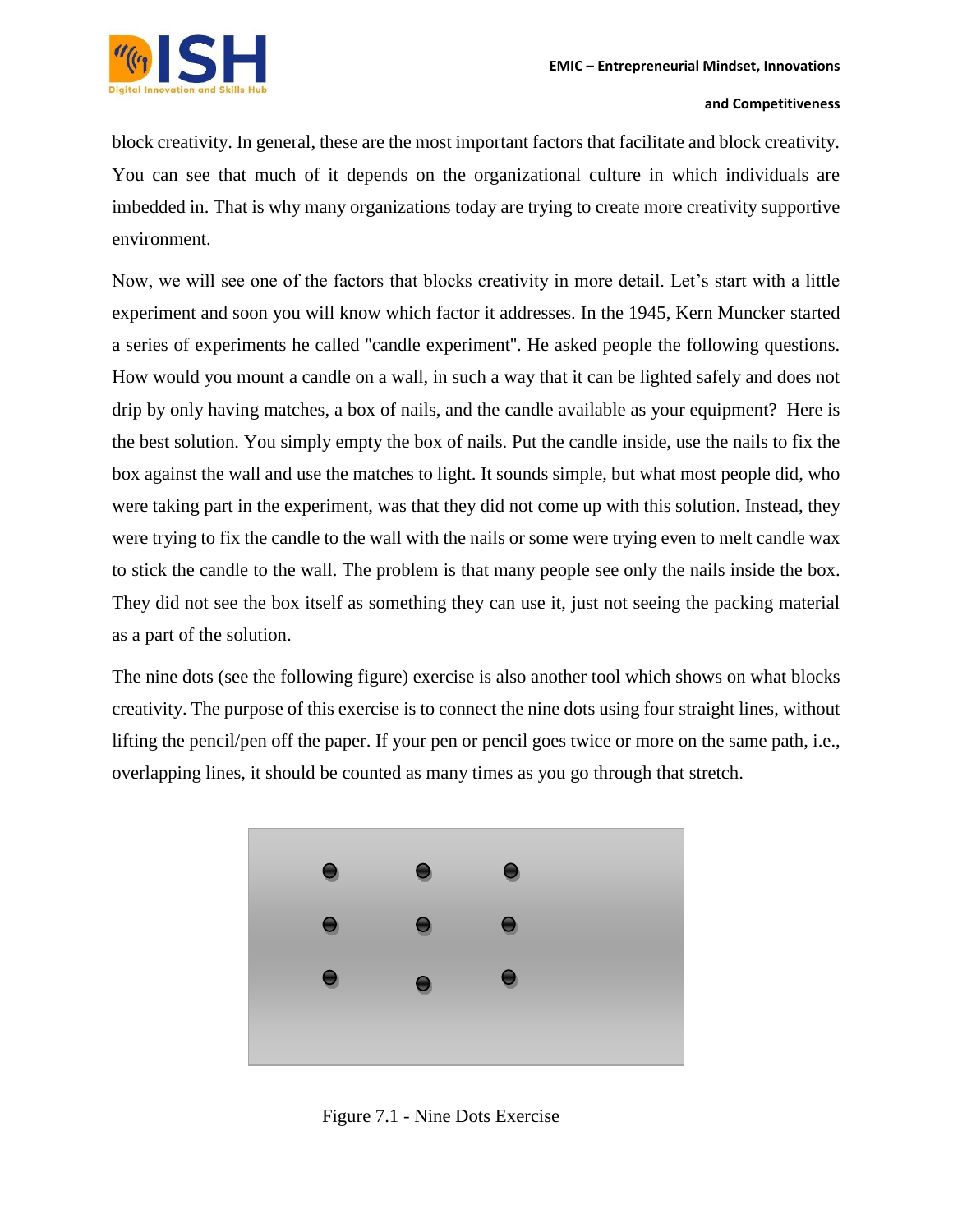

Visit the appendix for the correct solution. You may not get the solution presented. Perhaps, you were looking for a solution that was within the supposed "square" suggested by the arrangement of the nine dots. If so, you were trapped in this "square", which limits you not to think out of the box. But, why do you think this phenomenon happens? Our mental model of the "square", refers to the paradigm we have which are formed on the influence of family, the educational system of beliefs and social values. Often, people unconsciously adopt paradigms and are useful to our life. But, this can't be used as justification for entrepreneurs to allow their vision being limited by it. If they do so, they may not perceive other aspects that can be excellent business opportunities precisely because they do not fit to the common pattern. It is necessary to develop a divergent thinking, seeing beyond the boundaries and developing a more open and inclusive vision of other possibilities. It is also necessary to "go outside the box," to go beyond the limits, to break paradigms, it is required to have creativity, boldness and curiosity. This can be developed through practical actions such as changing the course of actions, participating in trade fairs and conferences in other areas, reading books of different subjects to your reality and business, developing new hobbies, seeking diversification in various aspects of your life.

Research in this direction led to insights on how too much experience and expertise tends to block creativity. Karn Duneker's candle experiment was the starting point for a research on an effect called functional fixedness. This means, when individuals are solving problems they are often constrained by their past experiences. This does have an effect on someone's predisposition to be creative because it impedes individuals from applying novel strategies to solve problems and makes them to impulsively fix the problem using the traditional approach. It is a cognitive constraint that we are facing. Functional fixedness is a concept on individual level. Similar fact happens on the organizational level. Organizations solely depending on internal knowledge and expertise to solve problems will be less likely to bring innovative solutions since functional fixedness will block creativity.

On the level of the organization, functional fixedness is often called local search bias. Within the systems innovation approach overcoming local search biases has become an important issue for many organizations. At the same time, there is a risk associated with going too far. In the previous topics we raised the absorptive capacity, the ability to understand, evaluate and assimilate knowledge. If we move too far away from our experience and expertise we are at risk of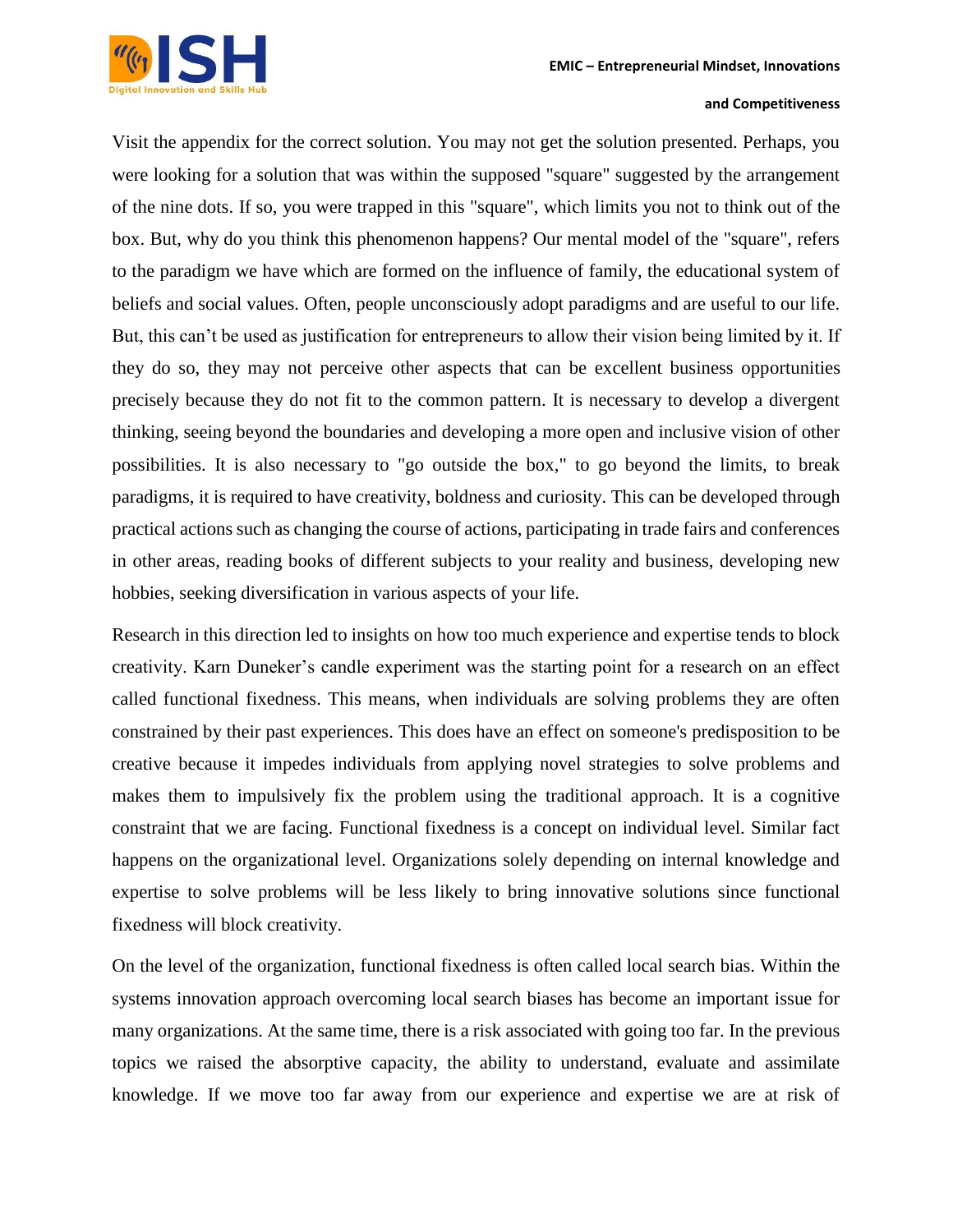

compromising absorptive capacity. This is by now a well know problem in the innovation and entrepreneurship literature. So far, research has shown that there is an 'inverted U shape' relationship between increasing cognitive distance and the learning effect. The novelty value increases when we move away from what we are familiar with. However, at the same time absorptive capacity decreases. We learn most when we are at the optimal cognitive distance - the distance we move away from the local but are not going too far. We have to look beyond our own box, but in order to keep our absorptive capacity, we need to keep the relation to our problem.



Figure 7.2 - Optimal cognitive distance (Nooteboom,1999).

## **7.1.3 Facilitating Ideation**

This part focuses on how the creative process can be facilitated. The process of creating new ideas is called ideation. There are models that help us to understand and facilitate it. Let's start with the two phases of the ideation process. The ideation space, ideally consists of two phases in each iteration. First, there is a phase called divergent thinking. This phase is about opening up possibilities and generating as many ideas as possible. The divergent phase is then followed by a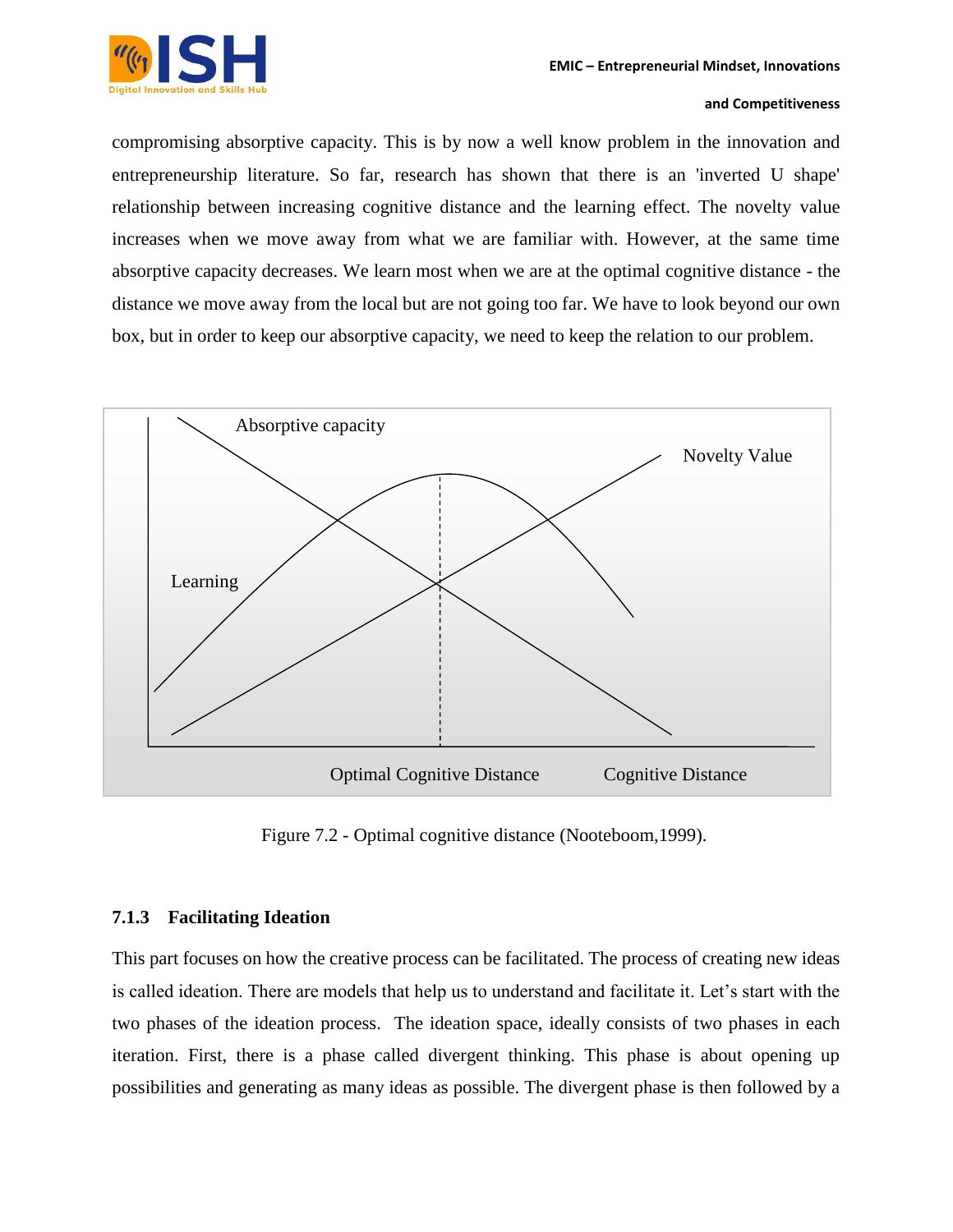convergent thinking phase in which we try to synthesize the ideas and make a decision on the idea we want to proceed with for the time being. We get a set of options and we are supposed to select the best possible one. However, we are often having difficulty with the idea generation phase especially with combining the two phases. This process even is more challenging when we are working in teams, though we are often rewarded with better idea when we work together.



Figure 7.3 Phases of the ideation space

Now, we will continue to look at how the ideation process, in a team, looks like. The starting point is the new topic, in this case the problem definition and then we proceed to generate ideas. In the beginning, we usually come across a number of familiar opinions and incremental solutions. But, after sometime the diversity of idea increases. We arrive at the point where we have a few quite diverse perspectives. In this site it is not time to narrow down. We consolidate our thinking, refine ideas and then we reach a decision point.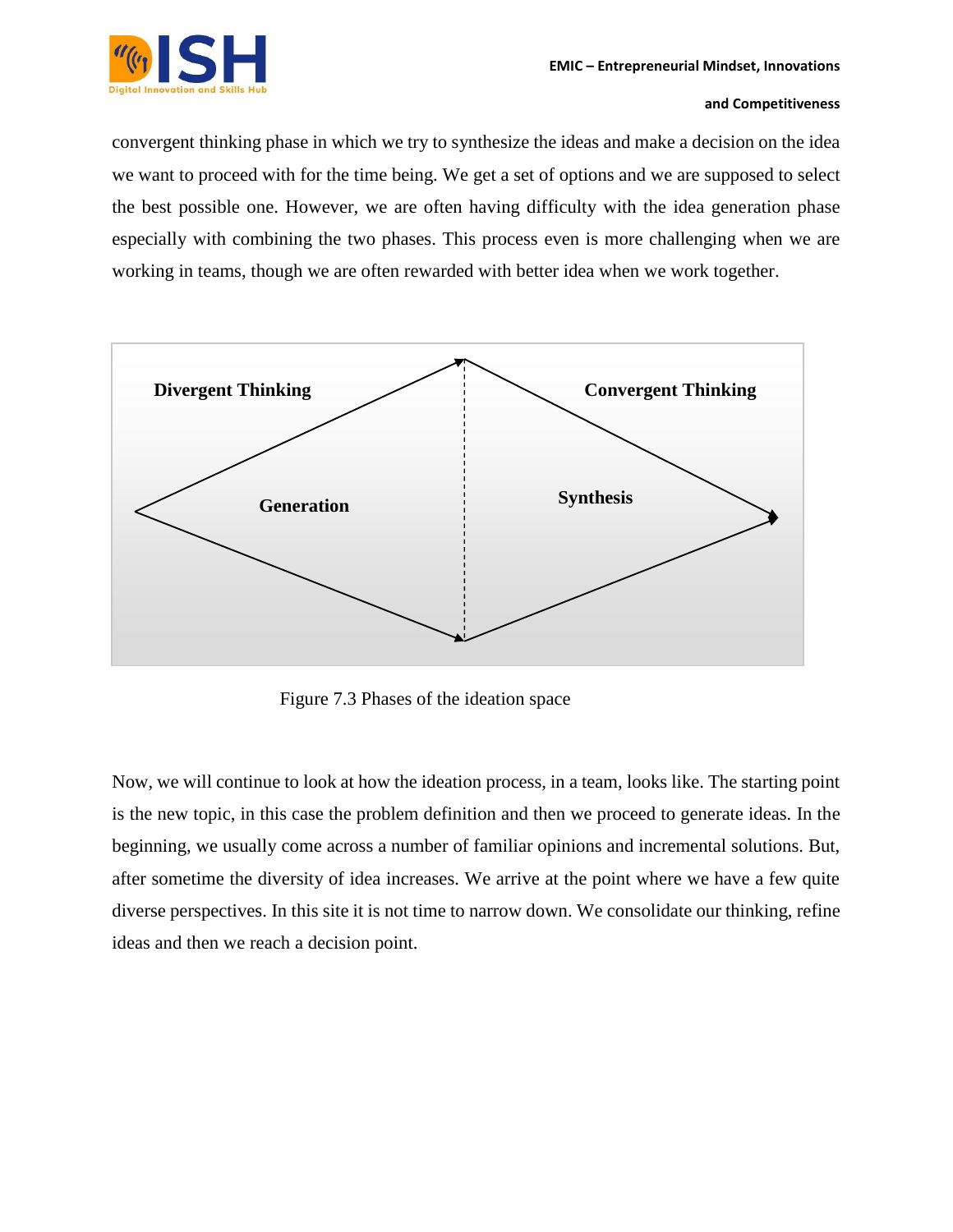



Figure 7.4 - The Diamond of participatory-decision making; (Kaner, 1996)

Unfortunately, idea generation processes typically are different in real life. What usually happens is that the decision point is either moved into an early stage of the process or it does not happen at all. There are two possibilities. First, we sometimes make too quick decisions. We focus and decide on the obvious solutions and in doing so we risk premature closure before we explore more novel and diverse ideas. Second, we don't really arrive at a solution at all. We enter into the more divergent phase, come across controversies, run out of time and we end up with no or poorly defined solutions. The problem in here, as soon as we move away from familiar opinions, we get into uncomfortable zone. When more diverse perspectives come up, we sometimes tend to react with 'No' reactions. It takes us time to arrive at a common mental frame for more diverse ideas are actually there, and we start to be concerned of being stacked and running out of time, especially if this is a workshop and we want to go home at some points.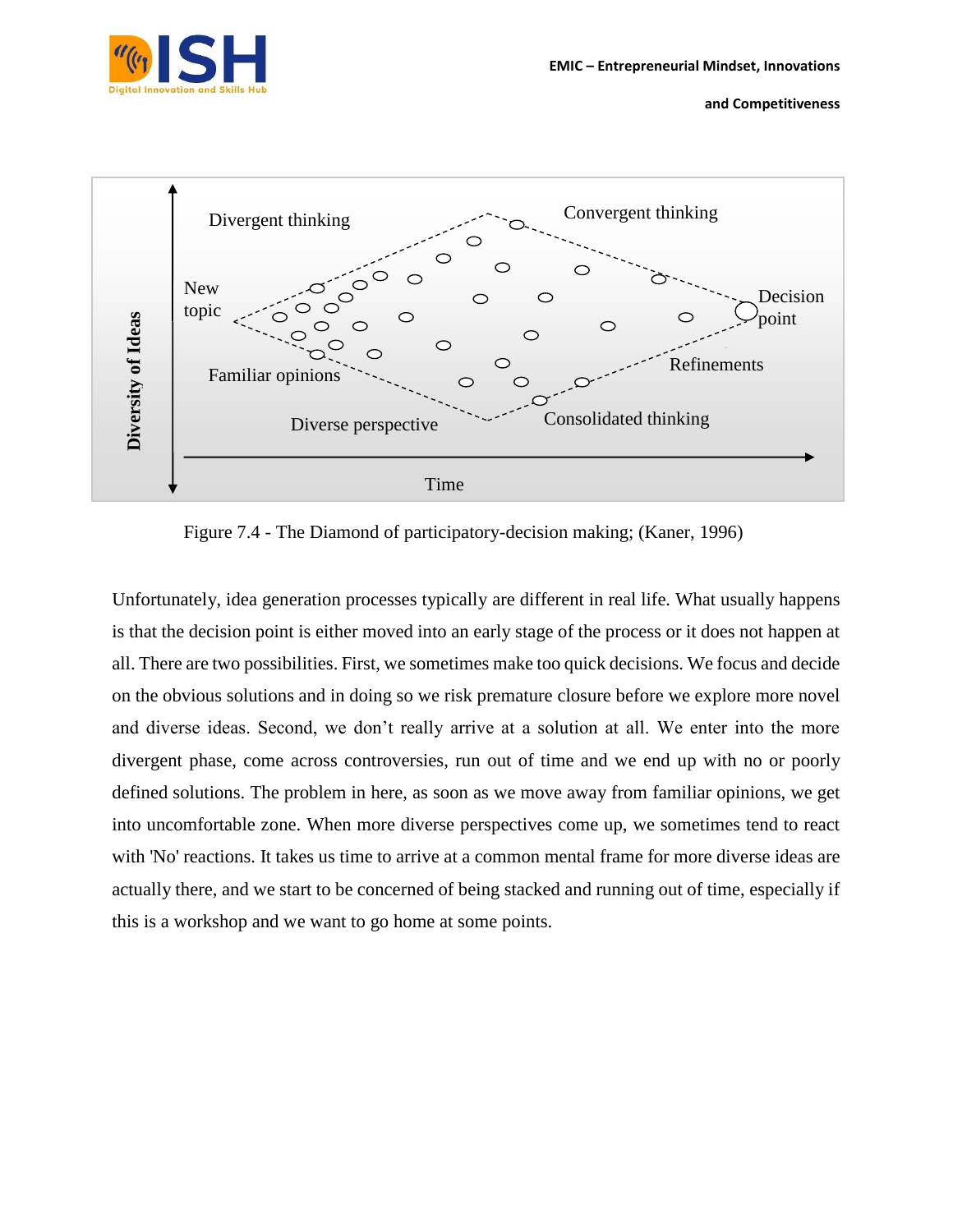



Figure 7.5 - Dynamics of Group Decision Making

It is important to note that in an innovation project, we should not end up with quick decisions. For other projects this might be a good and important, but innovation is all about coming up with novel ideas, so we need to move beyond the familiar. Acknowledging that there is a difficult zone called groan zone in the middle of the ideation process and paying attention to how the team is going to experience at this stage is necessary.

In groan zone, we will feel frustrated, confused, anxious and exasperating. This is because, we suddenly go beyond the familiar and now we are dealing with different perspectives and competing frames of reference/pictures of mental maps. We are often tired and we are facing an overload of information. How should we behave in that stage? We should be patient, persevere, be tolerant, and should not lose our sense of humor. This will help us to arrive at a shared perspective and shared framework of understanding and finally good decision making. However, this is not easy. What you can do is to become aware of this zone and either become facilitator yourself or assign an internal or external person who explains and continues to explain about this zones, call for stretches, breaks, encourages and supports. This person can for example, interfere when there are conflicts about an idea and suggest to make a drawing or visualize it in a different way. He/she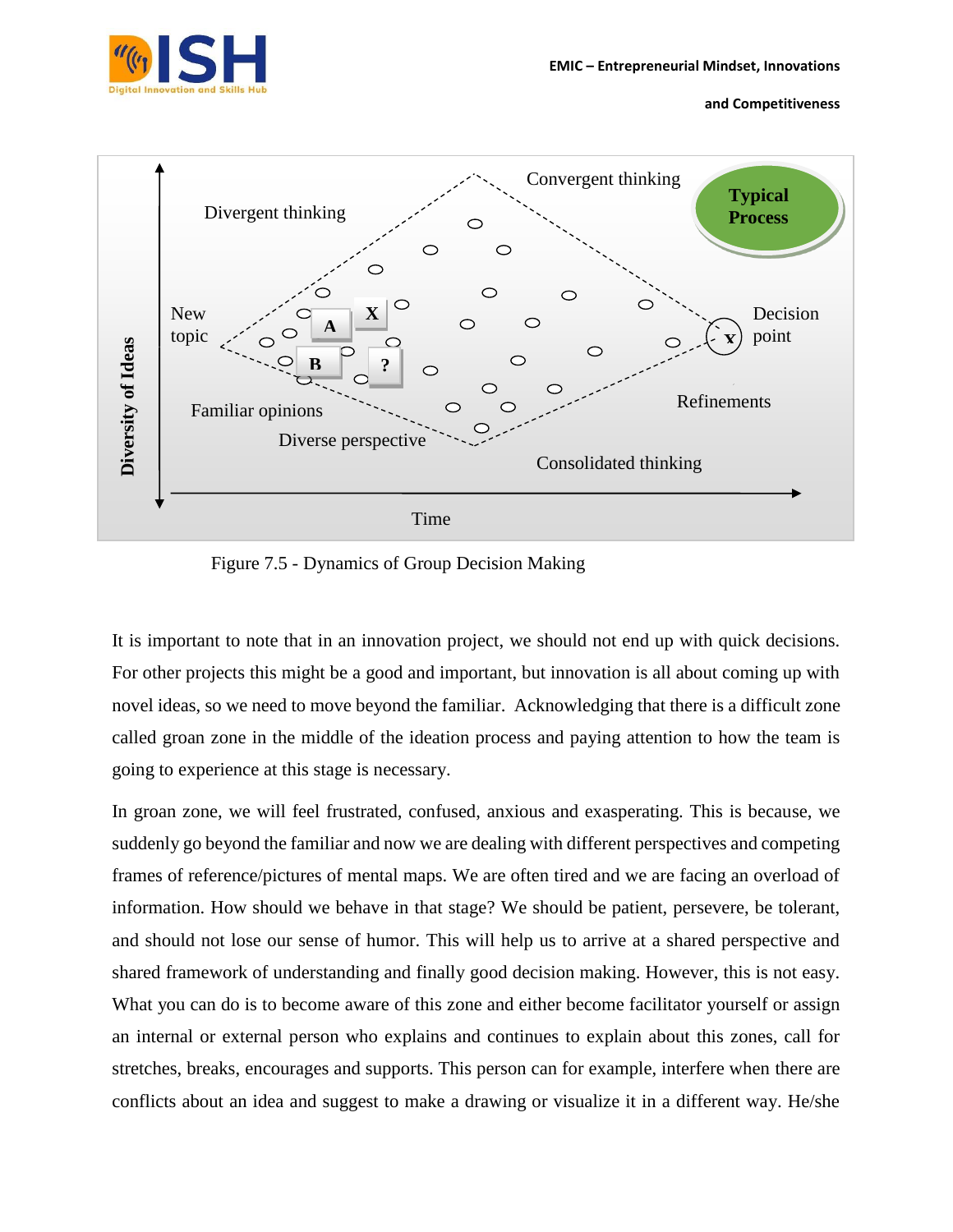

can also remind people to step back or stop some team members from judging the idea too early on.



Figure 1 - Groan Zone, Kaner, 1996

# **7.1.4 Creativity Tools and Techniques**

This topic deals with the creativity tools and techniques that you can use during the ideation phase. As we discussed earlier ideation is a process that can be facilitated. First, we need to understand the two phases of ideation, the divergent and the convergent. Moreover, there are a several tools and techniques which can assist you to generate ideas and think out of the box. The most familiar tool is brainstorming. So, let us get an over view of the different techniques which are categorized as fluency, excursions, pattern breakers and shake up exercises. A brief description of each the technique is presented below.

First, there are **fluency** techniques which focus on stimulating idea generation, usually in a more goal focused and straight line thinking approach. Tools in this category include brainstorming, brain writing and mind mapping. Next, there are so called **excursions**, that focus on pushing the mind out of the usual and towards the unpredictable and novel. These techniques aim to take the individual or the group away from the common work to a different perspective. They usually use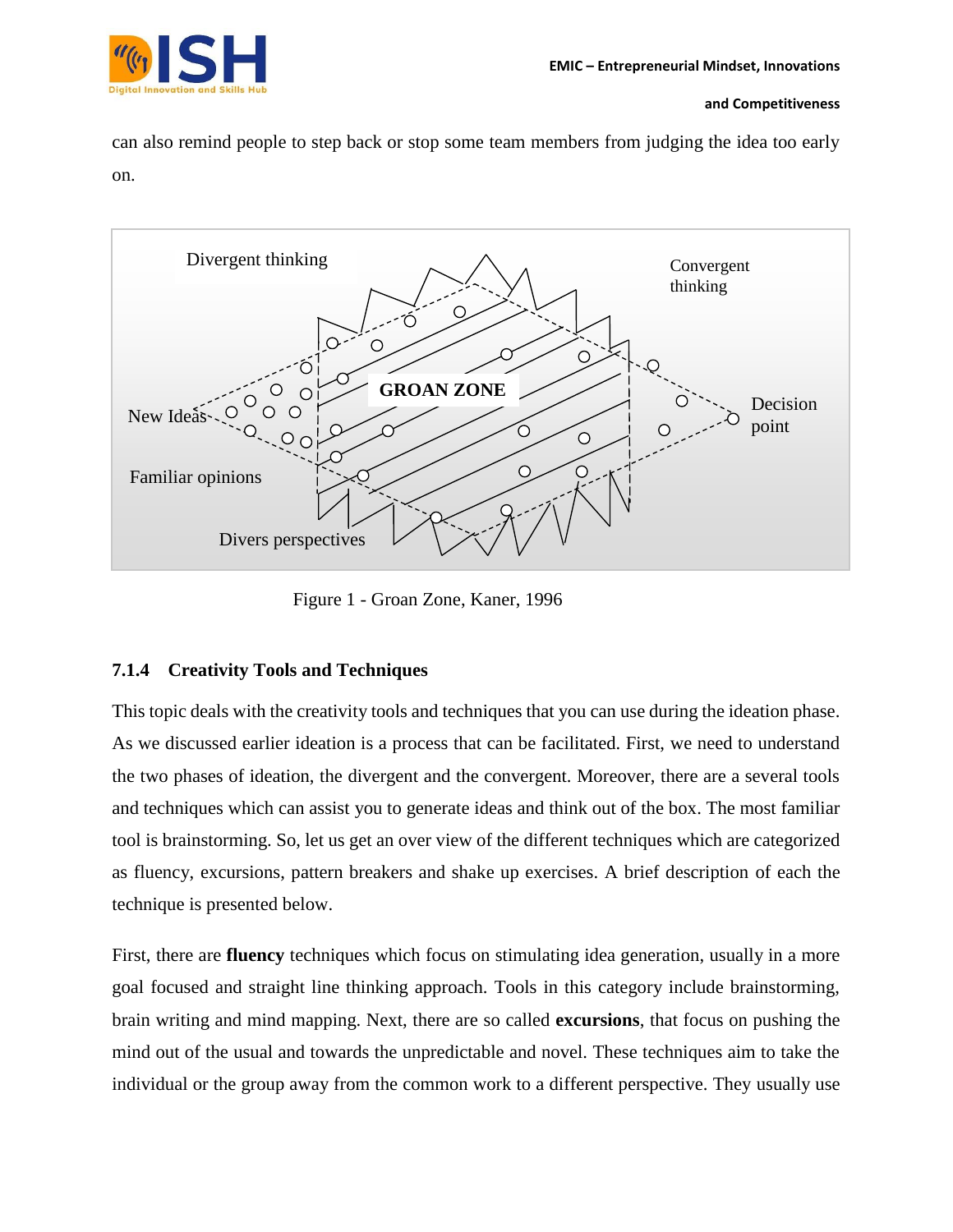

stories and imaginations to pull out ideas. Example techniques include synoptic questioning where you make use of ridiculous ideas to get people out of tunnel vision/conventional mindsets. Also include tools which focus on a painting to create a story and techniques that foster visualization through making mind movie.

Similarly, **pattern breakers** force us to stretch our minds towards finding patterns between dissimilar concepts. These techniques usually involve a more problem focused techniques such as metaphorical exercises where you can link photo to goals. Another technique is to celebrate a party in which you imagine that the innovation is already a success. Finally, **shake up exercises** where you try to make the team loosen up and open to unusual ideas are important creativity techniques. These techniques focus on making people laugh, as humor can help us relax and break selfcensoring mechanism. Techniques include role plays and team games for example body storminga technique that should get people to figure things out by trying. Further, techniques in this category are also outdoor fun activities or watching funny movies together.

| <b>Type</b>                         | <b>Purpose</b>                                                                                                                                                                                                                                      | <b>Techniques (Examples)</b>                                                                                                                                                                           |
|-------------------------------------|-----------------------------------------------------------------------------------------------------------------------------------------------------------------------------------------------------------------------------------------------------|--------------------------------------------------------------------------------------------------------------------------------------------------------------------------------------------------------|
| <b>Fluency</b><br><b>Techniques</b> | Stimulate idea generation, usually goal-<br>focused, straight line thinking                                                                                                                                                                         | Brainstorming<br>$\bullet$<br>Brain writing<br>Mind Mapping<br>$\bullet$                                                                                                                               |
| <b>Excursion</b><br><b>Sessions</b> | Push the minds towards, wandering, the<br>unpredictable,<br>novel,<br>take<br>individual/group away from the problem to<br>(unconscious) work on it from a different<br>perspective; usually focus on stories, and<br>imagination to pull out ideas | Synoptic questioning (make)<br>$\bullet$<br>use of absurd ideas, get<br>people out of tunnel<br>vision/traditional mindsets)<br>Focus on a painting or a word<br>Mind movies/creative<br>visualization |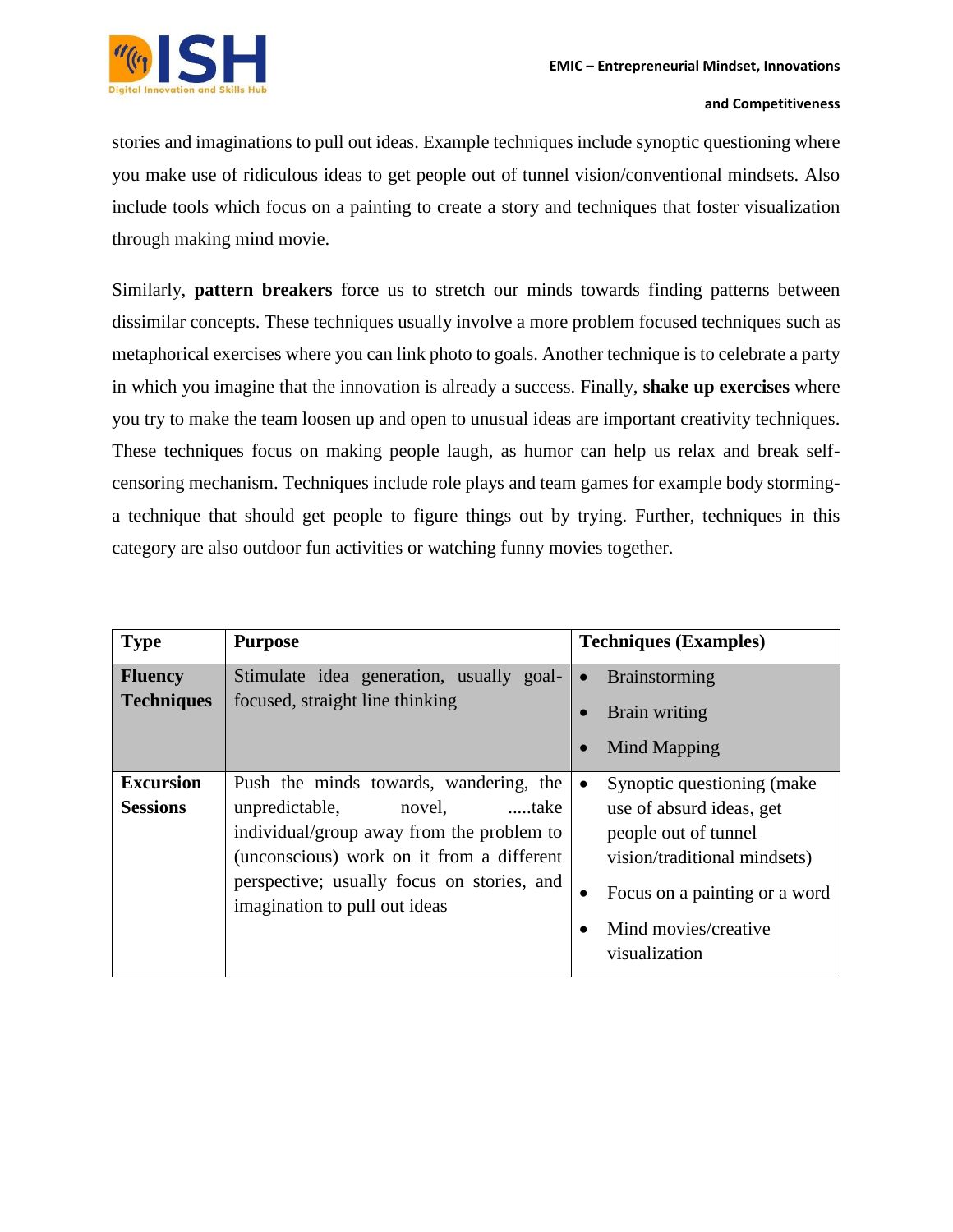

| <b>Pattern</b><br><b>breakers</b> | Force them to stretch to final pattern<br>between dissimilar concepts to find unusual<br>ideas or restate problems                                                                                                                  | Metaphorical exercises (e.g.<br>$\bullet$<br>link random photo to goals)<br>Powers of 10<br>Imagined party (for<br>celebrating a successful<br>innovation, think about the<br>factors that lead to success) |
|-----------------------------------|-------------------------------------------------------------------------------------------------------------------------------------------------------------------------------------------------------------------------------------|-------------------------------------------------------------------------------------------------------------------------------------------------------------------------------------------------------------|
| Shake up<br>exercises             | Games and team activities to loosen up and<br>make group members more receptive to<br>unusual ideas, usually focused on helping<br>them relax and laugh (humor breaks self-<br>censoring mechanisms, make people less<br>inhibited) | plays<br>Role<br>body<br>(e.g.<br>$\bullet$<br>storming)<br>Outdoor fun activities<br>Cartoons, funny movies                                                                                                |

You are now familiar with the different tools and techniques of creativity. But, the outcome depends on the right use of each technique. These techniques have to used differently in the different phases of the ideation process. There are tools for opening up, for exploring, and for closing. Fluency techniques like brain storming are often used for all phases and work well when they are supplemented by other technique. Excursion sessions work well for the opening phase. While pattern breakers are useful for exploring diverse idea and for starting to synthesize them. Shake up exercises can again support all phases of the project. Further, there is one very simple technique that works well for breaking and exploring diverse ideas. It is called the power of **what if** questions and simply means asking questions with what if and that is followed by an idea that changes an existing way of reaching a particular goal. For example, take this statement what if furniture buyers picked up a component in flat pack from a large warehouse and assemble the products themselves in their homes?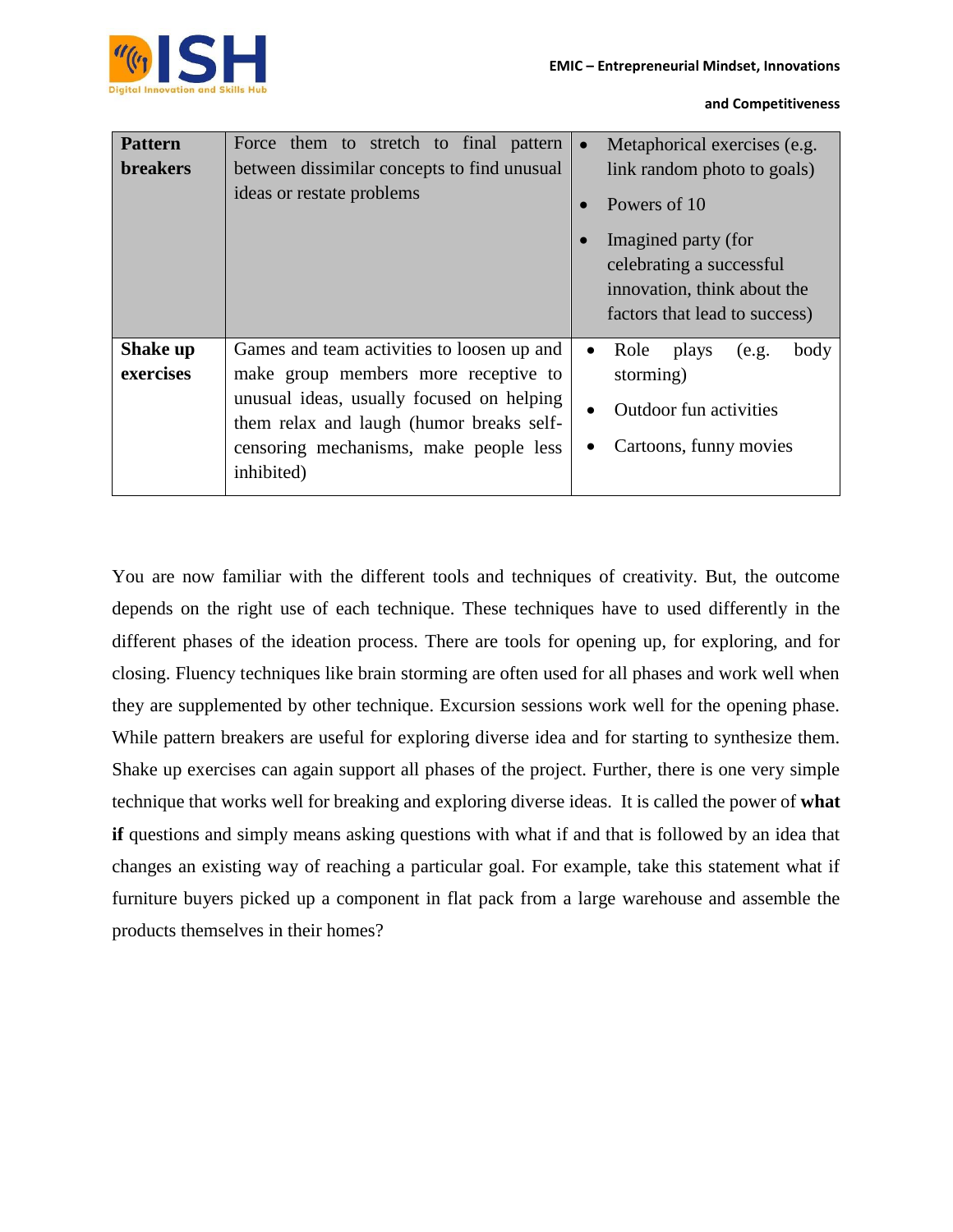

Figure 7.7 Different techniques of creativity for different phases

# **Self-Review Questions**

- 1. Define what ideation is in the design thinking?
- 2. What is opportunity Do-ability Assessment Framework? Why is it important?
- 3.Mention at least three factors that inspire creativity?
- 4.Explain the two phases of the ideation space?